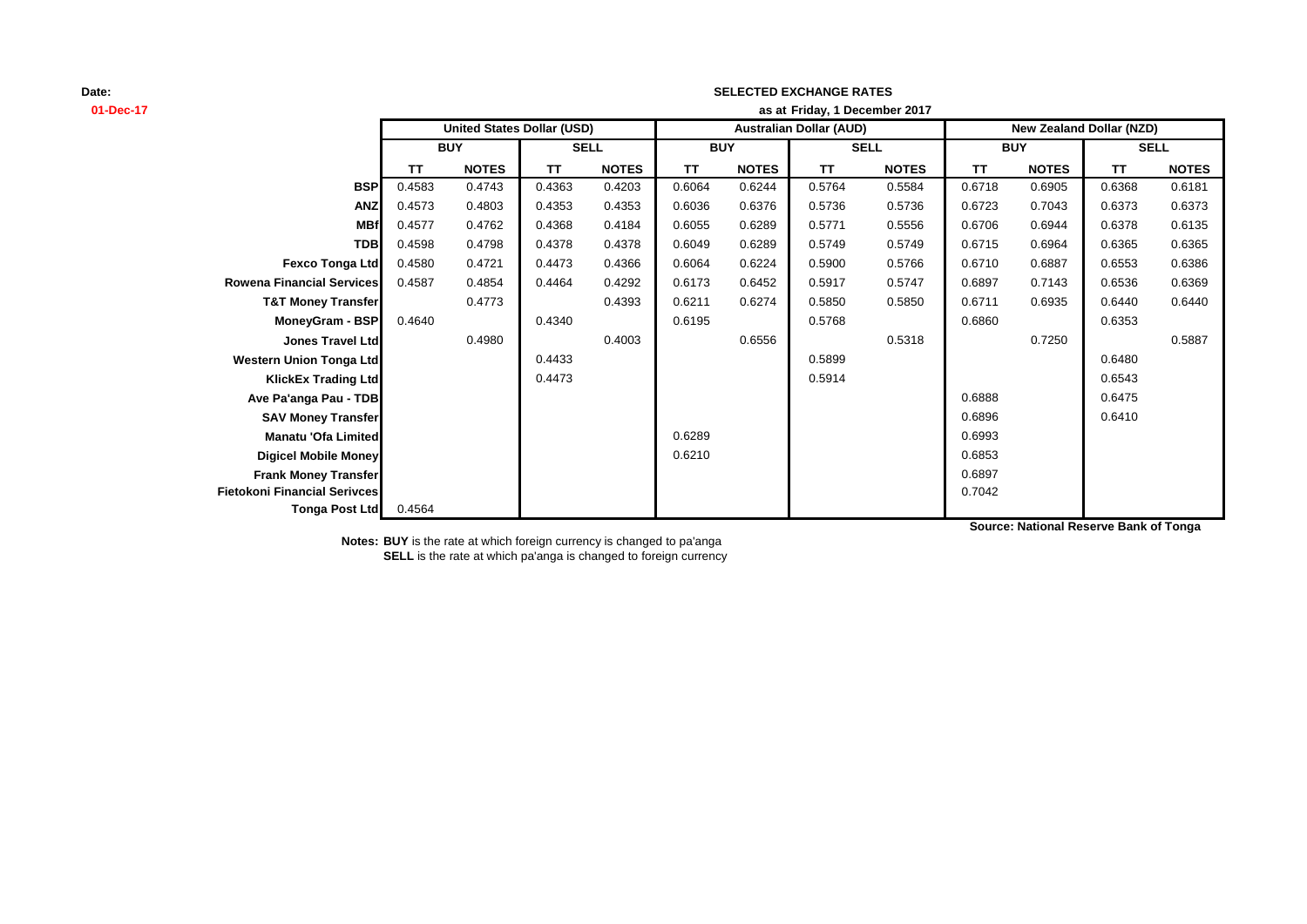## **08-Dec-17 as at TT NOTES TT NOTES TT NOTES TT NOTES TT NOTES TT NOTES BSP** 0.4576 0.4736 0.4356 0.4196 0.6089 0.6269 0.5789 0.5609 0.6702 0.6889 0.6352 0.6165 **ANZ** 0.4566 0.4796 0.4346 0.4346 0.6069 0.6409 0.5769 0.5769 0.6718 0.7038 0.6368 0.6368 **MBf** 0.4570 0.4762 0.4361 0.4167 0.6080 0.6289 0.5796 0.5587 0.6689 0.6944 0.6362 0.6135 **TDB** 0.4591 0.4791 0.4371 0.4371 0.6075 0.6315 0.5775 0.5775 0.6695 0.6944 0.6345 0.6345 **Fexco Tonga Ltd** 0.4578 0.4714 0.4466 0.4359 0.6090 0.6251 0.5925 0.5791 0.6700 0.6870 0.6535 0.6370 **Rowena Financial Services** 0.4566 0.4854 0.4425 0.4292 0.6250 0.6452 0.5917 0.5780 0.7042 0.7143 0.6536 0.6369 **T&T Money Transfer 0.4766 0.4386 0.6250 0.6299 0.5830 0.6830 0.6666 0.6919 0.6410 0.6410 MoneyGram - BSP|** 0.4622 0.4337 0.6204 0.6204 0.5793 0.6832 0.6832 0.6345 **Jones Travel Ltd** 0.4973 0.3996 0.6582 0.5342 0.7233 0.5871 **Western Union Tonga Ltd 1.6470 1.6470 1.6470 1.6470 1.6470 1.6470 1.6470 1.6470 1.6470 1.6470 KlickEx Trading Ltd** 0.4466 0.5939 0.6527 **SAV Money Transfer Department of the CONSTANT OF CONSTANT OF A SAV Money Transfer 0.6410** 0.6410 **Manatu 'Ofa Limited** 0.6993 **Frank Money Transfer** 0.6897 **Fietokoni Financial Serivces** 0.7042 **Island Flexi Transfer** 0.6410 **Tonga Post Ltd** 0.4543 **SELL United States Dollar (USD) Australian Dollar (AUD) New Zealand Dollar (NZD) BUY SELL BUY SELL BUY Friday, 8 December 2017**

**SELECTED EXCHANGE RATES**

**Source: National Reserve Bank of Tonga**

**Notes: BUY** is the rate at which foreign currency is changed to pa'anga **SELL** is the rate at which pa'anga is changed to foreign currency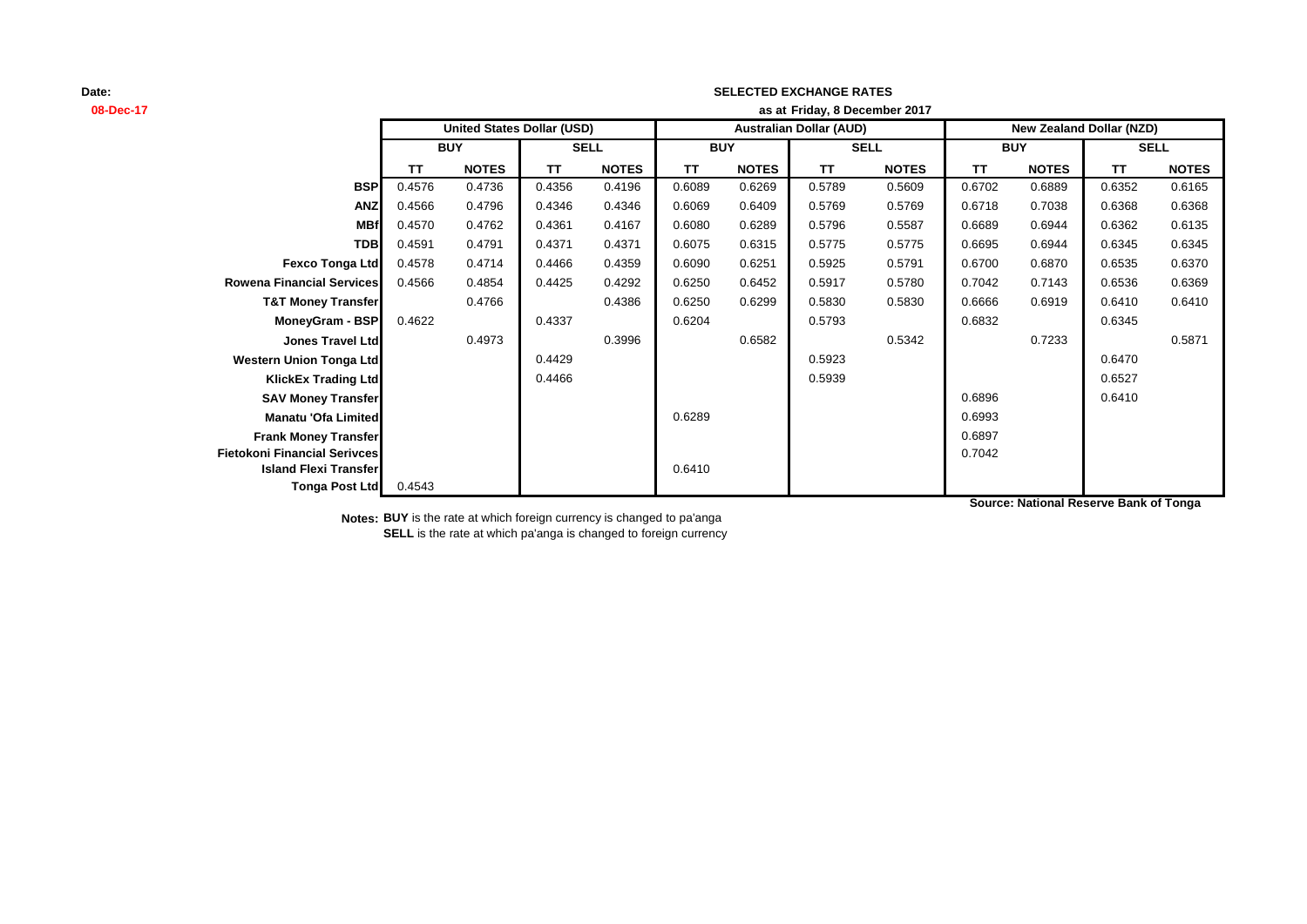### **SELECTED EXCHANGE RATES**

| 15-Dec-17                           |                                   | as at Friday, 15 December 2017 |           |              |                                |              |           |              |                                 |              |        |              |  |
|-------------------------------------|-----------------------------------|--------------------------------|-----------|--------------|--------------------------------|--------------|-----------|--------------|---------------------------------|--------------|--------|--------------|--|
|                                     | <b>United States Dollar (USD)</b> |                                |           |              | <b>Australian Dollar (AUD)</b> |              |           |              | <b>New Zealand Dollar (NZD)</b> |              |        |              |  |
|                                     |                                   | <b>BUY</b>                     |           | <b>SELL</b>  |                                | <b>BUY</b>   |           | <b>SELL</b>  |                                 | <b>BUY</b>   |        | <b>SELL</b>  |  |
|                                     | ΤT                                | <b>NOTES</b>                   | <b>TT</b> | <b>NOTES</b> | <b>TT</b>                      | <b>NOTES</b> | <b>TT</b> | <b>NOTES</b> | <b>TT</b>                       | <b>NOTES</b> | TT     | <b>NOTES</b> |  |
|                                     | <b>BSP</b><br>0.4622              | 0.4782                         | 0.4402    | 0.4242       | 0.6030                         | 0.6210       | 0.5730    | 0.5550       | 0.6625                          | 0.6812       | 0.6275 | 0.6088       |  |
|                                     | <b>ANZ</b><br>0.4612              | 0.4842                         | 0.4392    | 0.4392       | 0.6007                         | 0.6347       | 0.5707    | 0.5707       | 0.6629                          | 0.6949       | 0.6279 | 0.6279       |  |
|                                     | <b>MBf</b><br>0.4616              | 0.4808                         | 0.4406    | 0.4219       | 0.6021                         | 0.6250       | 0.5737    | 0.5525       | 0.6612                          | 0.6849       | 0.6285 | 0.6061       |  |
|                                     | <b>TDB</b><br>0.4637              | 0.4837                         | 0.4417    | 0.4417       | 0.6015                         | 0.6255       | 0.5715    | 0.5715       | 0.6617                          | 0.6866       | 0.6267 | 0.6267       |  |
| <b>Fexco Tonga Ltd</b>              | 0.4615                            | 0.4762                         | 0.4509    | 0.4404       | 0.6025                         | 0.6189       | 0.5860    | 0.5733       | 0.6610                          | 0.6789       | 0.6452 | 0.6295       |  |
| <b>Rowena Financial Services</b>    | 0.4587                            | 0.4902                         | 0.4484    | 0.4348       | 0.5988                         | 0.6410       | 0.5848    | 0.5714       | 0.7092                          | 0.7042       | 0.6452 | 0.6289       |  |
| <b>T&amp;T Money Transfer</b>       |                                   | 0.4812                         |           | 0.4432       | 0.6250                         | 0.6240       | 0.5830    | 0.5830       | 0.6711                          | 0.6842       | 0.6330 | 0.6330       |  |
| <b>Jones Travel Ltd</b>             |                                   | 0.5021                         |           | 0.4040       |                                | 0.6521       |           | 0.5286       |                                 | 0.7153       |        | 0.5798       |  |
| <b>Western Union Tonga Ltd</b>      |                                   |                                | 0.4456    |              |                                |              | 0.5844    |              |                                 |              | 0.6369 |              |  |
| <b>KlickEx Trading Ltd</b>          |                                   |                                | 0.4444    |              |                                |              | 0.5800    |              |                                 |              | 0.6500 |              |  |
| Ave Pa'anga Pau - TDB               |                                   |                                |           |              |                                |              |           |              | 0.6792                          |              | 0.6453 |              |  |
| <b>SAV Money Transfer</b>           |                                   |                                |           |              |                                |              |           |              | 0.6896                          |              | 0.6329 |              |  |
| <b>Frank Money Transfer</b>         |                                   |                                |           |              |                                |              |           |              | 0.6897                          |              |        |              |  |
| <b>Fietokoni Financial Serivces</b> |                                   |                                |           |              |                                |              |           |              | 0.7042                          |              |        |              |  |

**Source: National Reserve Bank of Tonga**

**Notes: BUY** is the rate at which foreign currency is changed to pa'anga

**SELL** is the rate at which pa'anga is changed to foreign currency